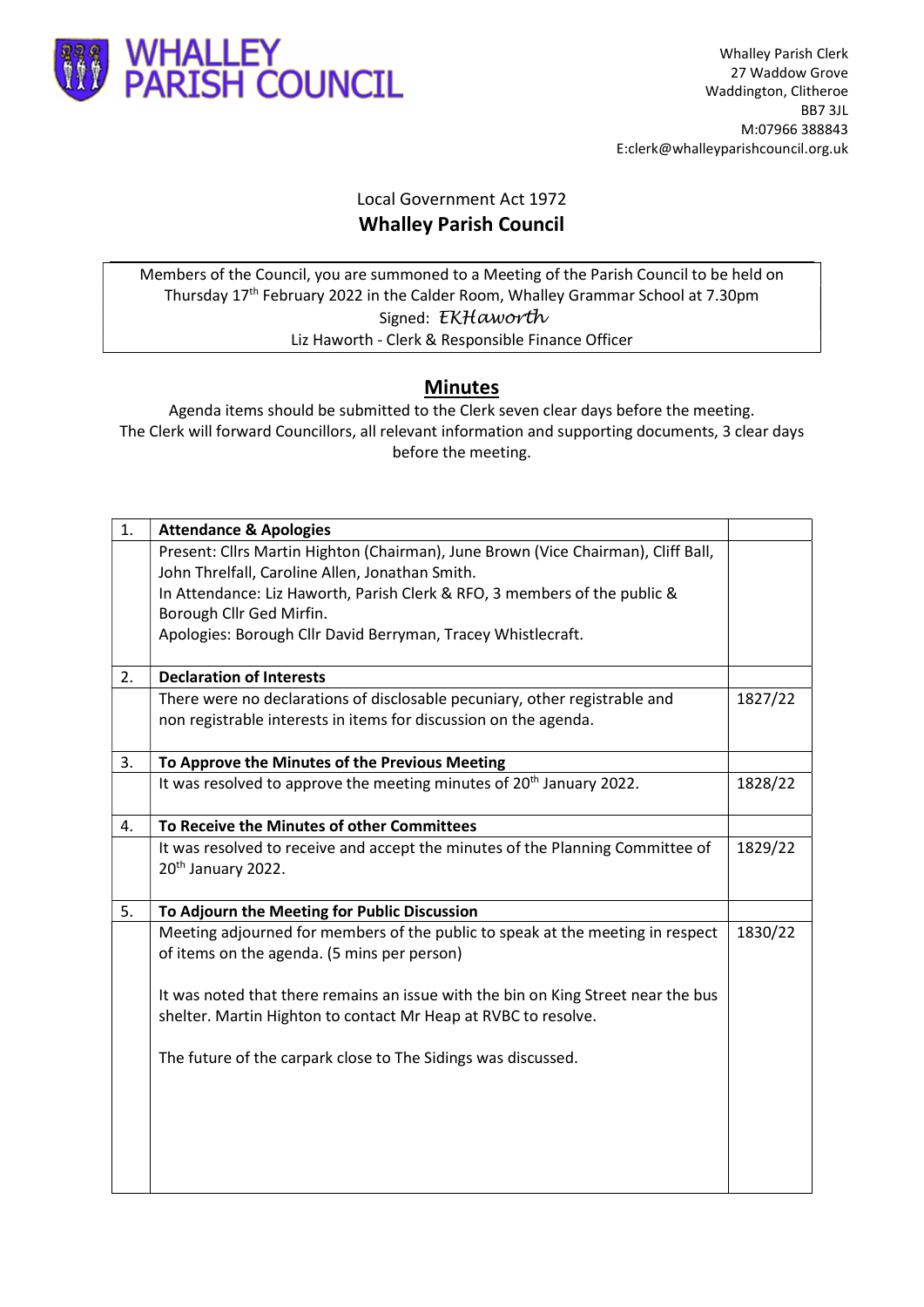| 6. | <b>Partnership Meetings</b>                                                                                                                                                                                                                                                                                                             |         |
|----|-----------------------------------------------------------------------------------------------------------------------------------------------------------------------------------------------------------------------------------------------------------------------------------------------------------------------------------------|---------|
|    | Verbal Reports were received from Borough/County Councillors and partnership<br>meetings Councillors have attended which impact on the Parish e.g., LCC, RVBC,<br>Parish Liaison meeting updates.                                                                                                                                       | 1831/22 |
|    | Ged Mirfin - Attended the Licensing Committee along with two RAG<br>representatives. He urged the borough to set up a 'responsible authority' system<br>because the impact assessment report would not necessarily address some of<br>the problems highlighted by residents. The issue remains ongoing.                                 |         |
|    | RVBC are recruiting a new lawyer that also specialises in Licensing.                                                                                                                                                                                                                                                                    |         |
|    | LCC have grant monies available. The initiative, the Local Member Grants<br>Scheme, will see each county councillor being given an annual budget so they<br>can provide funds to groups in their area. These grants can be used to fund<br>everything from games equipment and books to computer tablets or trips out.                  |         |
|    | Application info available here;                                                                                                                                                                                                                                                                                                        |         |
|    | https://www.blogpreston.co.uk/2022/01/lancashire-county-council-                                                                                                                                                                                                                                                                        |         |
|    | opens-small-grants-to-organisations-in-preston-and-lancashire/                                                                                                                                                                                                                                                                          |         |
|    | The Borough Councillor intends to hold a public meeting week commencing<br>21/2/22 to discuss and highlight the issues with the planning application<br>process. In particular with reference to the Development on Accrington Road,<br>Whalley application 3/2021/1277 and invite members of the community and<br>flooding committees. |         |
|    | Cllr Mirfin has scheduled a meeting next week with Rachel Crompton for an on-<br>site visit to Accrington Road to walk her around the problematic issues.                                                                                                                                                                               |         |
|    | Highways update - road resurfacing has been planned in for Station Road,<br>Mitton Road, Abbeyfields Estate with the 2022/23 budget.                                                                                                                                                                                                    |         |
|    | LCC has procured new machinery to assist with blocked drains and will be in<br>operation throughout Whalley over the coming weeks.                                                                                                                                                                                                      |         |
|    | LCC Council Tax is increasing Apr 2022/23.                                                                                                                                                                                                                                                                                              |         |
|    | Parish Liaison meeting - HARP - no decisions made.                                                                                                                                                                                                                                                                                      |         |
|    | Whalley In Bloom - wish to have the remnants of the Yew Tree from the<br>Christmas Tree area removed to better able to plant the area.                                                                                                                                                                                                  |         |
|    | Whalley Educational Foundation- The hire of the room for Parish Council<br>Meetings is to increase from £15 - £26 per session.                                                                                                                                                                                                          |         |
|    |                                                                                                                                                                                                                                                                                                                                         |         |
| 7. | Reports by Clirs & Clerk as INFORMATION only                                                                                                                                                                                                                                                                                            |         |
|    | Items arisen since the last meeting for information only, not debate or decision,<br>that may result in future agenda item.                                                                                                                                                                                                             | 1832/22 |
|    | Cllr Smith has requested that we discuss the future of the QEII Trust, the WSCP                                                                                                                                                                                                                                                         |         |
|    | CIO and the Whalley Sports Club Private Trust (1922) at our March meeting. An                                                                                                                                                                                                                                                           |         |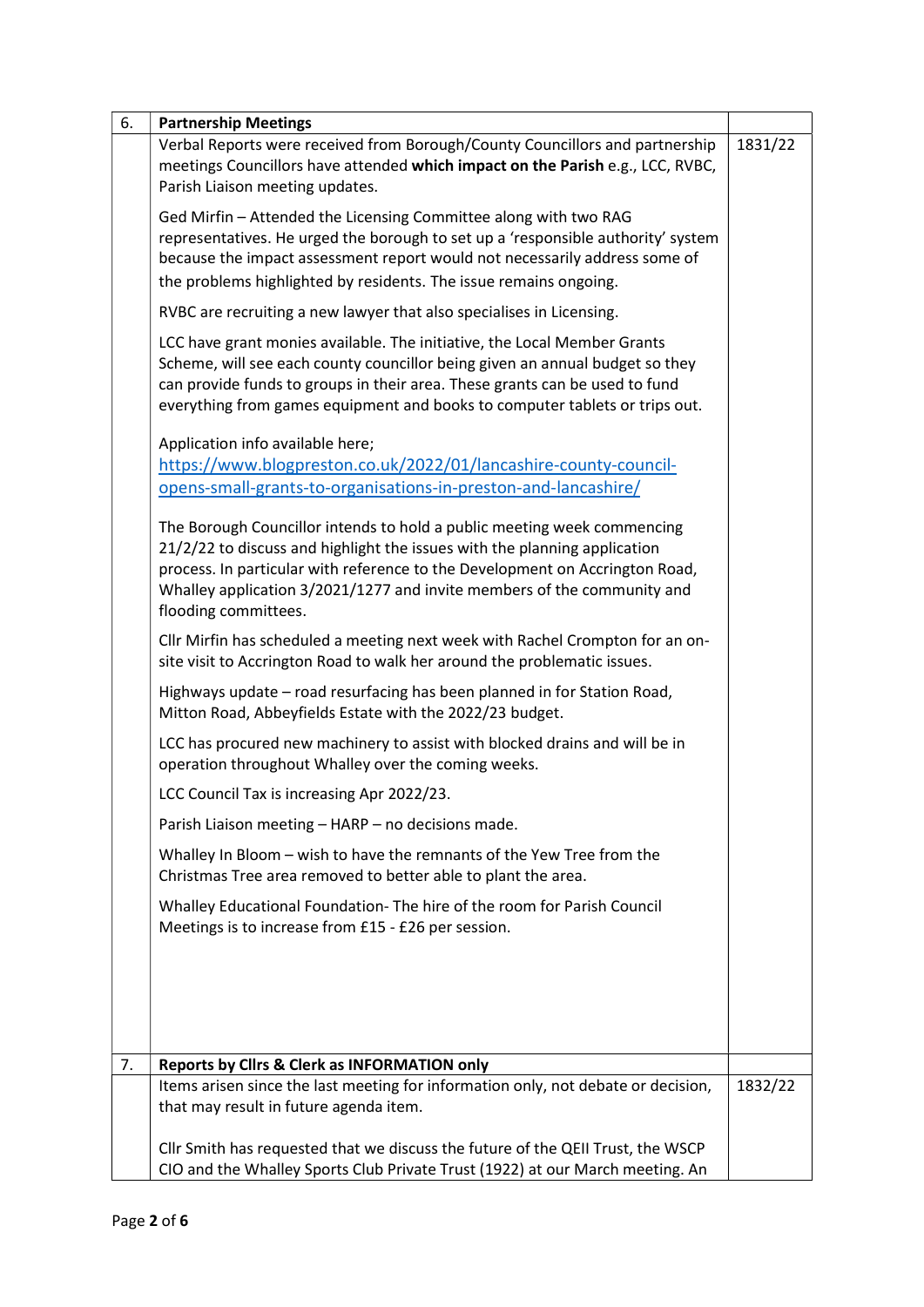|    | email has been circulated with links and attachments to all Cllrs in order to<br>prepare in advance of the next meeting. Priority is to build the pathways around<br>the QEII to improve access. Funds of £15,000 have been secured for this<br>purpose.                                                                                                                                                                                                                                                                                                                                                                                               |         |
|----|--------------------------------------------------------------------------------------------------------------------------------------------------------------------------------------------------------------------------------------------------------------------------------------------------------------------------------------------------------------------------------------------------------------------------------------------------------------------------------------------------------------------------------------------------------------------------------------------------------------------------------------------------------|---------|
|    | Adam Cottam Almshouses Report- The Trust met in Church on Wednesday 2nd<br>February (for the first time since early 2020) to discuss the re-roofing project.<br>The Almshouses contractor has advised that work will commence with the<br>scaffolding and tenting on 11th April; this will be complete by 19th April.<br>A roofing contractor has been selected to remove the old roof and install the new<br>roof using selected re-constituted stone flags. This contractor has offered to buy<br>the old flags; this will help towards overall project cost.<br>The Trust Insurance Company has been advised of the re-roofing project. (Cllr Ball) |         |
|    | Churchyard Committee Report- Thieves stole flags from the Churchyard paths on<br>the night of Thursday, 10th February. The Almshouses contractor has been asked<br>to provide an estimate to provide 'new' flags and make good.<br>One tree close to the West entrance to the Churchyard has been condemned. Roy<br>Cattermole has been tasked to remove it but no date/time given despite repeated<br>requests. Roy will cut back the canopy shielding the allotments at the rear of the<br>Churchyard. (Cllr Ball)                                                                                                                                   |         |
|    | Cllrs Highton, Threlfall & Allen met with Anderson Associates Consultants to<br>formulate a report on how to improve Whalley's green and community spaces<br>and general development of the village.                                                                                                                                                                                                                                                                                                                                                                                                                                                   |         |
|    | Core Strategy - WPC to revisit and review Local Plan. Consultation period<br>starting imminently.                                                                                                                                                                                                                                                                                                                                                                                                                                                                                                                                                      |         |
|    | The library has Lat Flo tests available.                                                                                                                                                                                                                                                                                                                                                                                                                                                                                                                                                                                                               |         |
|    | Cllr Ball reported concerns with delivery drivers parking inappropriately on<br>Mitton Road.                                                                                                                                                                                                                                                                                                                                                                                                                                                                                                                                                           |         |
|    | Cllr Brown reported that PSCO Shaun Coffey has had a presence in the village.                                                                                                                                                                                                                                                                                                                                                                                                                                                                                                                                                                          |         |
|    | Gill Smith resigned from her position as Parish Councillor on 21 <sup>st</sup> January 2022.<br>Members of the Parish Council thank her for all her hard work in her time as a<br>Parish Councillor.                                                                                                                                                                                                                                                                                                                                                                                                                                                   |         |
|    | The Clerk reported that the position could now be filled by co-option. Details of<br>the vacancy will be posted on the noticeboard and website.                                                                                                                                                                                                                                                                                                                                                                                                                                                                                                        |         |
|    | Existing WPC Policies will be reviewed over the forthcoming months.                                                                                                                                                                                                                                                                                                                                                                                                                                                                                                                                                                                    |         |
|    | Updated Whalley Electorate figures 2022<br>3088 with 384 being age 75+<br>2090 properties                                                                                                                                                                                                                                                                                                                                                                                                                                                                                                                                                              |         |
| 8. | Benny's Bar                                                                                                                                                                                                                                                                                                                                                                                                                                                                                                                                                                                                                                            |         |
|    | No updates were received on behaviours following the agreement from Meeting<br>on Monday 13 <sup>th</sup> December 2021 with the solicitor and licensee of Benny's Bar.                                                                                                                                                                                                                                                                                                                                                                                                                                                                                | 1833/22 |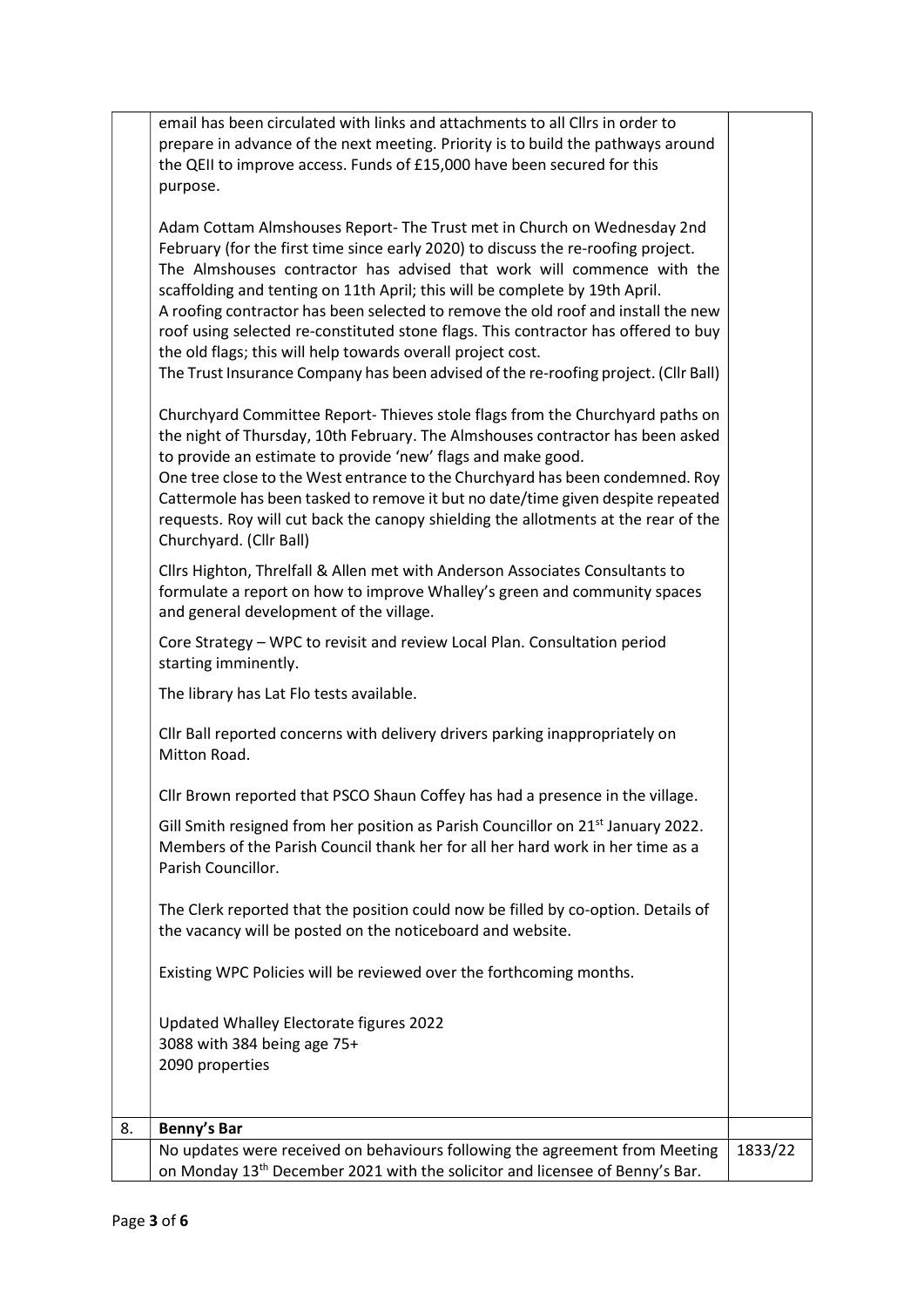| 9.  | <b>ASB Meeting Dates</b>                                                                                                                                                                                                                                                                                                                                                                                                                                                                                                                                            |         |
|-----|---------------------------------------------------------------------------------------------------------------------------------------------------------------------------------------------------------------------------------------------------------------------------------------------------------------------------------------------------------------------------------------------------------------------------------------------------------------------------------------------------------------------------------------------------------------------|---------|
|     | Clerk requested to contact Colin Hirst to find out who has taken over from Dilys<br>and will be re-organising the ASB Meeting that was cancelled and due to be<br>hosted by Ribble Valley Borough Council on Friday 3rd December 2021.                                                                                                                                                                                                                                                                                                                              | 1834/22 |
|     |                                                                                                                                                                                                                                                                                                                                                                                                                                                                                                                                                                     |         |
| 10. | <b>Adam Cottam's Almshouses Trust</b>                                                                                                                                                                                                                                                                                                                                                                                                                                                                                                                               | 1835/22 |
|     | It was resolved that Cllr Caroline Allen would be appointed new trustee to<br>represent Adam Cottam's Almshouses Trust. Proposed by Cllr Highton, Seconded<br>by Cllr Ball.                                                                                                                                                                                                                                                                                                                                                                                         |         |
|     |                                                                                                                                                                                                                                                                                                                                                                                                                                                                                                                                                                     |         |
| 11. | <b>Queens Platinum Jubilee</b>                                                                                                                                                                                                                                                                                                                                                                                                                                                                                                                                      |         |
|     | A discussion took place around the forthcoming Platinum Jubilee Celebrations.                                                                                                                                                                                                                                                                                                                                                                                                                                                                                       | 1836/22 |
|     | It was reported residents on Calderstones Park are well advanced with their<br>events and WPC propose and resolved to offer a £500 donation as a contribution<br>to support the Jubilees weekend events.                                                                                                                                                                                                                                                                                                                                                            |         |
|     | Cllr Ball has spoken with Paul of Cosgrove's regarding the shops trimming up but<br>there does not appear to be any volunteers for taking on the wider Community<br>events such as the Procession and Community lunch in the Abbey.                                                                                                                                                                                                                                                                                                                                 |         |
|     | Whilst WPC encourage and fully support Platinum Jubilee Celebrations it is<br>proving difficult to facilitate the organisation of central village community events<br>with lack of volunteers able to lead on task events and it is appreciated that<br>other sections of the community are hosting their own various activities<br>throughout this period.                                                                                                                                                                                                         |         |
|     | The Parish Council proposes to help and support with the advertising of all<br>village events throughout the Jubilee Celebration period in the form of a<br>leaflet/newsletter/brochure. WPC would request that all events are emailed to<br>the Parish Clerk with a brief description of where/when/what activities are to be<br>held in order to compile a version of 'what's going on' list in date order of the<br>weekends activities. All Cllrs agreed to assist with the gathering of information.<br>A FB post requesting information may assist with this. |         |
|     |                                                                                                                                                                                                                                                                                                                                                                                                                                                                                                                                                                     |         |
| 12. | <b>Highways Conference</b><br>It was resolved that Cllrs John Threlfall and June Brown would accept the                                                                                                                                                                                                                                                                                                                                                                                                                                                             | 1837/22 |
|     | Invitation of the Parish and Town Council Conference: 'Highways Special' Saturday<br>19th March in The Exchange, County Hall, Fishergate, Preston. 09:30 to 14:30<br>including lunch.                                                                                                                                                                                                                                                                                                                                                                               |         |
|     |                                                                                                                                                                                                                                                                                                                                                                                                                                                                                                                                                                     |         |
| 13. | <b>Defibrillators</b>                                                                                                                                                                                                                                                                                                                                                                                                                                                                                                                                               |         |
|     | WPC are reviewing the number of defibrillators and their location around<br>Whalley after it was reported that the defibrillator on the Bus Station had been<br>vandalized and required new part to put it back in commission.<br>It was resolved to order the parts and found that they are on a 12 week lead<br>time.                                                                                                                                                                                                                                             | 1838/22 |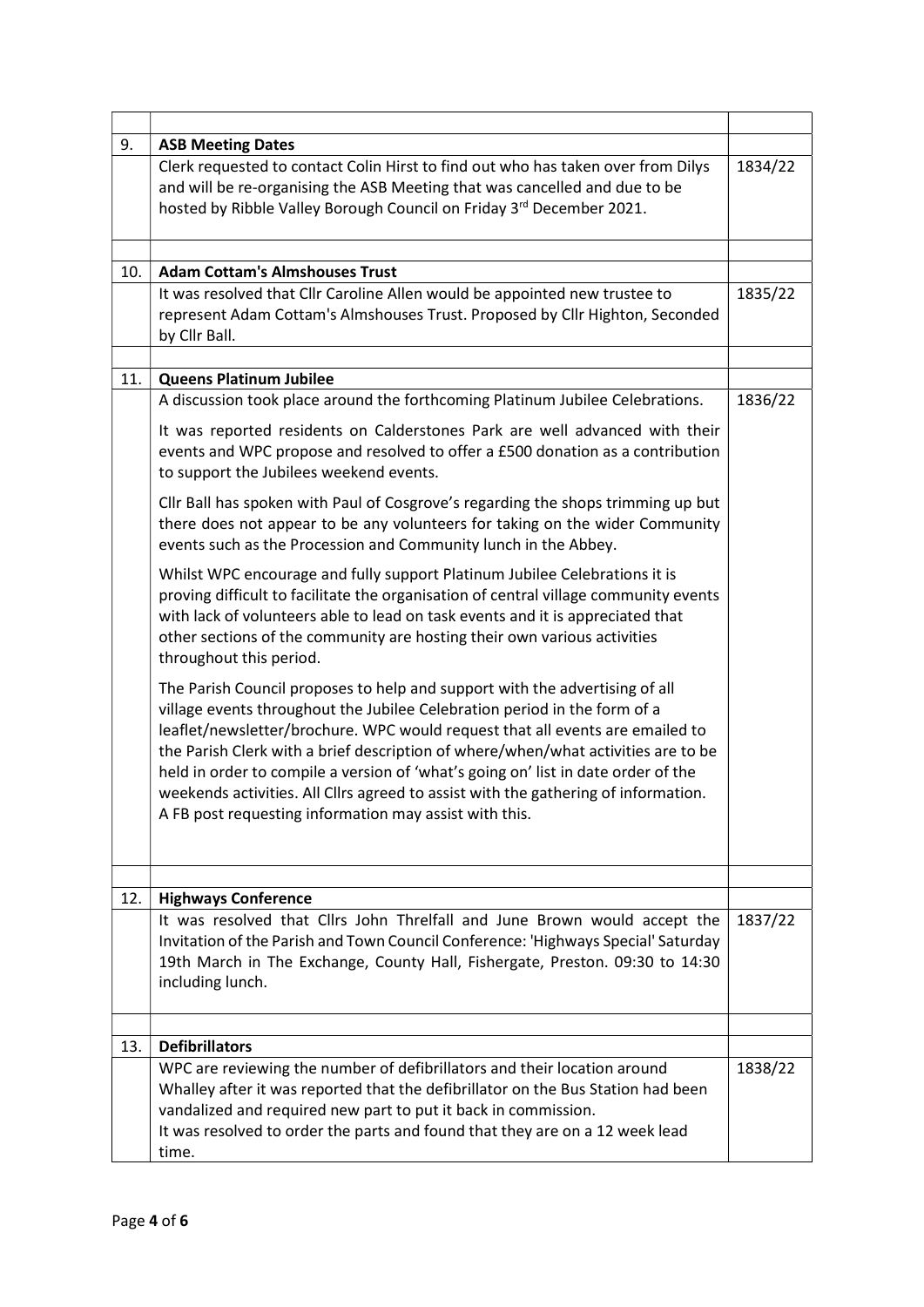|      | the gap of the long wait time, availability permitted.<br>supplying the power to the defibrillator).                                                                                         | It was resolved to investigate the purchase of a new defibrillator that can bridge<br>It was resolved that WPC would adopt the defibrillator at The Sidings as<br>requested (need to confirm that Mantle Packaging are happy to continue |          |
|------|----------------------------------------------------------------------------------------------------------------------------------------------------------------------------------------------|------------------------------------------------------------------------------------------------------------------------------------------------------------------------------------------------------------------------------------------|----------|
|      |                                                                                                                                                                                              |                                                                                                                                                                                                                                          |          |
| 14.  | <b>New Email Addresses for Councillors</b>                                                                                                                                                   |                                                                                                                                                                                                                                          |          |
|      | addresses were set up and in use by the next meeting.                                                                                                                                        | It was recorded and noted that the set-up of emails by Easyweb adding<br>name.surname@whalleyparishcouncil.org.uk accounts for all Councillors was<br>now in place. It was resolved that all Councillors would ensure that their email   | 1839/22  |
| 15.  |                                                                                                                                                                                              |                                                                                                                                                                                                                                          |          |
|      | <b>WPC Policy Documents</b>                                                                                                                                                                  | Cllrs Threlfall, Brown & Allan attended a training session on the Code of                                                                                                                                                                | 1840/22  |
|      | adopt Ribble Valley Borough Councils adopted Code of Conduct.                                                                                                                                | Conduct. It was resolved for Whalley Parish Council to receive, approve and                                                                                                                                                              |          |
| 16.  | <b>Parish Council Bank Accounts</b>                                                                                                                                                          |                                                                                                                                                                                                                                          |          |
|      | Skipton Building Society accounts. To remove (David Sleight & Mandy<br>Richardson) and add new signatures (Liz Haworth) and change the<br>correspondence address to the Clerks home address. | It was resolved to update the banking arrangements with both the Nat West and                                                                                                                                                            | 1841/22  |
| 17.  | <b>Parish Councils Records</b>                                                                                                                                                               |                                                                                                                                                                                                                                          |          |
|      | Facility.                                                                                                                                                                                    | It was resolved that Cllr Martin Highton and the Parish Clerk would make<br>arrangements for the transfer of old/archive records to Lancashire Archives                                                                                  | 1842/22  |
| 18.  | <b>Monthly Financial Report</b>                                                                                                                                                              |                                                                                                                                                                                                                                          |          |
|      |                                                                                                                                                                                              | Accounts, Payments, Receipts & Balances were approved for February 2022.                                                                                                                                                                 | 1843/22  |
| DD   | Easyweb                                                                                                                                                                                      | <b>Website Maintenance</b>                                                                                                                                                                                                               | (37.20)  |
| 3700 | E Haworth                                                                                                                                                                                    | Salary                                                                                                                                                                                                                                   | (919.88) |
| 3701 | E Haworth                                                                                                                                                                                    | Home office                                                                                                                                                                                                                              | (43.33)  |
| 3701 | E Haworth                                                                                                                                                                                    | Internet                                                                                                                                                                                                                                 | (10.00)  |
| 3701 | E Haworth                                                                                                                                                                                    | Mobile rental                                                                                                                                                                                                                            | (5.00)   |
| 3702 | E Haworth/Currys                                                                                                                                                                             | Reimbursement Laptop & Mouse                                                                                                                                                                                                             | (718.99) |
|      |                                                                                                                                                                                              | Reimbursement Defib pads & charge                                                                                                                                                                                                        |          |
| 3702 | E Haworth/Defib Store                                                                                                                                                                        | stick                                                                                                                                                                                                                                    | (136.80) |
| 3703 | <b>HMRC</b>                                                                                                                                                                                  | (NICS £44.31)                                                                                                                                                                                                                            | (44.31)  |